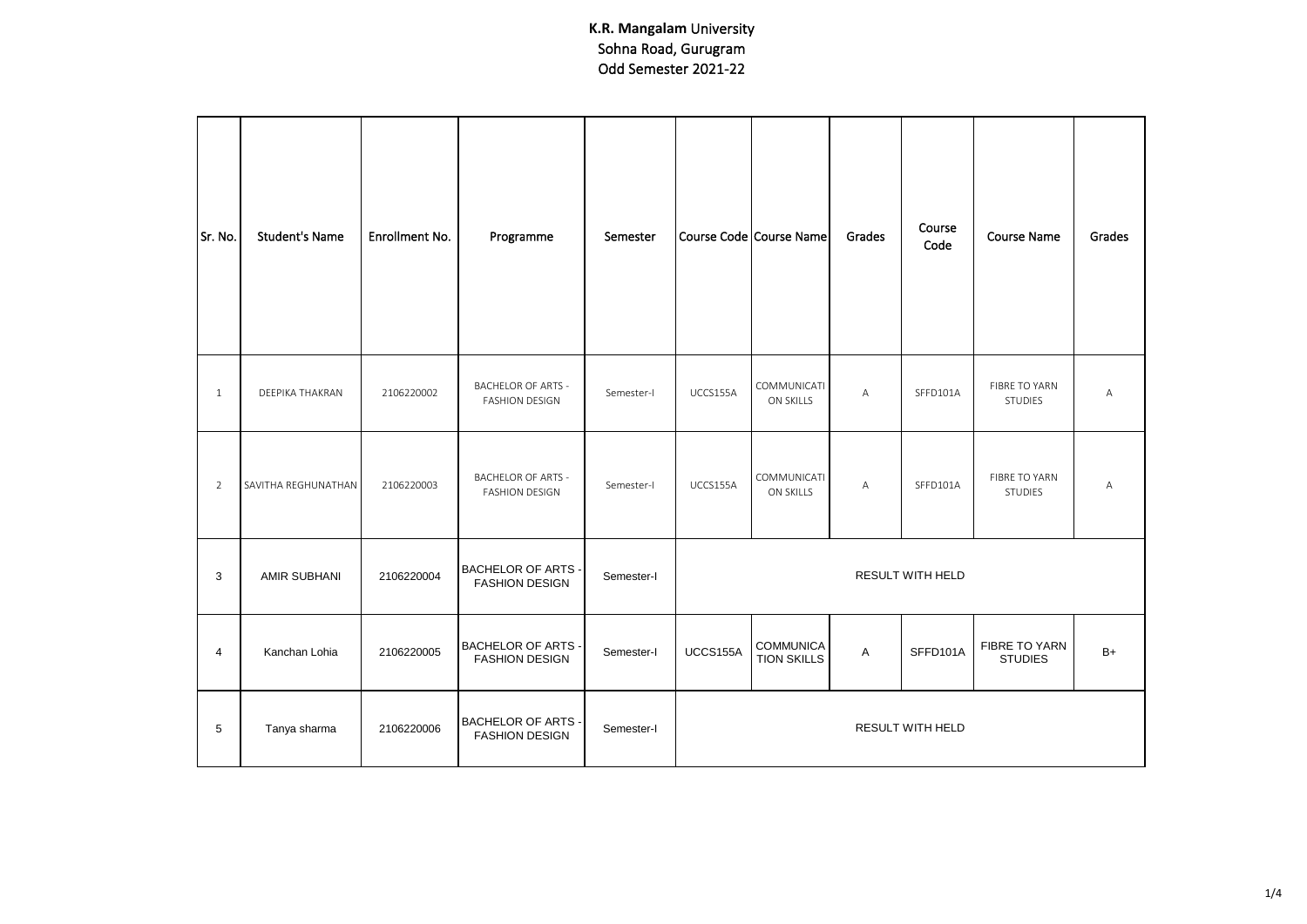| Sr. No.        | <b>Student's Name</b> | Enrollment No. | Programme                                          | Semester   | <b>Course Code</b>      | <b>Course Name</b>              | Grades | Course<br>Code | <b>Course Name</b>             | Grades  |
|----------------|-----------------------|----------------|----------------------------------------------------|------------|-------------------------|---------------------------------|--------|----------------|--------------------------------|---------|
| $\mathbf{1}$   | DEEPIKA THAKRAN       | 2106220002     | <b>BACHELOR OF ARTS -</b><br><b>FASHION DESIGN</b> | Semester-I | SFFD103A                | FUNDAMENTAL OF<br>DESIGN        | А      | SFFD151A       | PATTERN<br>MAKING I LAB        | $A+$    |
| $\overline{2}$ | SAVITHA REGHUNATHAN   | 2106220003     | <b>BACHELOR OF ARTS -</b><br><b>FASHION DESIGN</b> | Semester-I | SFFD103A                | FUNDAMENTAL OF<br>DESIGN        | $A+$   | SFFD151A       | PATTERN<br>MAKING I LAB        | $\circ$ |
| 3              | <b>AMIR SUBHANI</b>   | 2106220004     | <b>BACHELOR OF ARTS</b><br><b>FASHION DESIGN</b>   | Semester-I | <b>RESULT WITH HELD</b> |                                 |        |                |                                |         |
| $\overline{4}$ | Kanchan Lohia         | 2106220005     | <b>BACHELOR OF ARTS -</b><br><b>FASHION DESIGN</b> | Semester-I | SFFD103A                | <b>FUNDAMENTAL</b><br>OF DESIGN | $B+$   | SFFD151A       | PATTERN<br><b>MAKING I LAB</b> | P       |
| $\sqrt{5}$     | Tanya sharma          | 2106220006     | <b>BACHELOR OF ARTS -</b><br><b>FASHION DESIGN</b> | Semester-I | <b>RESULT WITH HELD</b> |                                 |        |                |                                |         |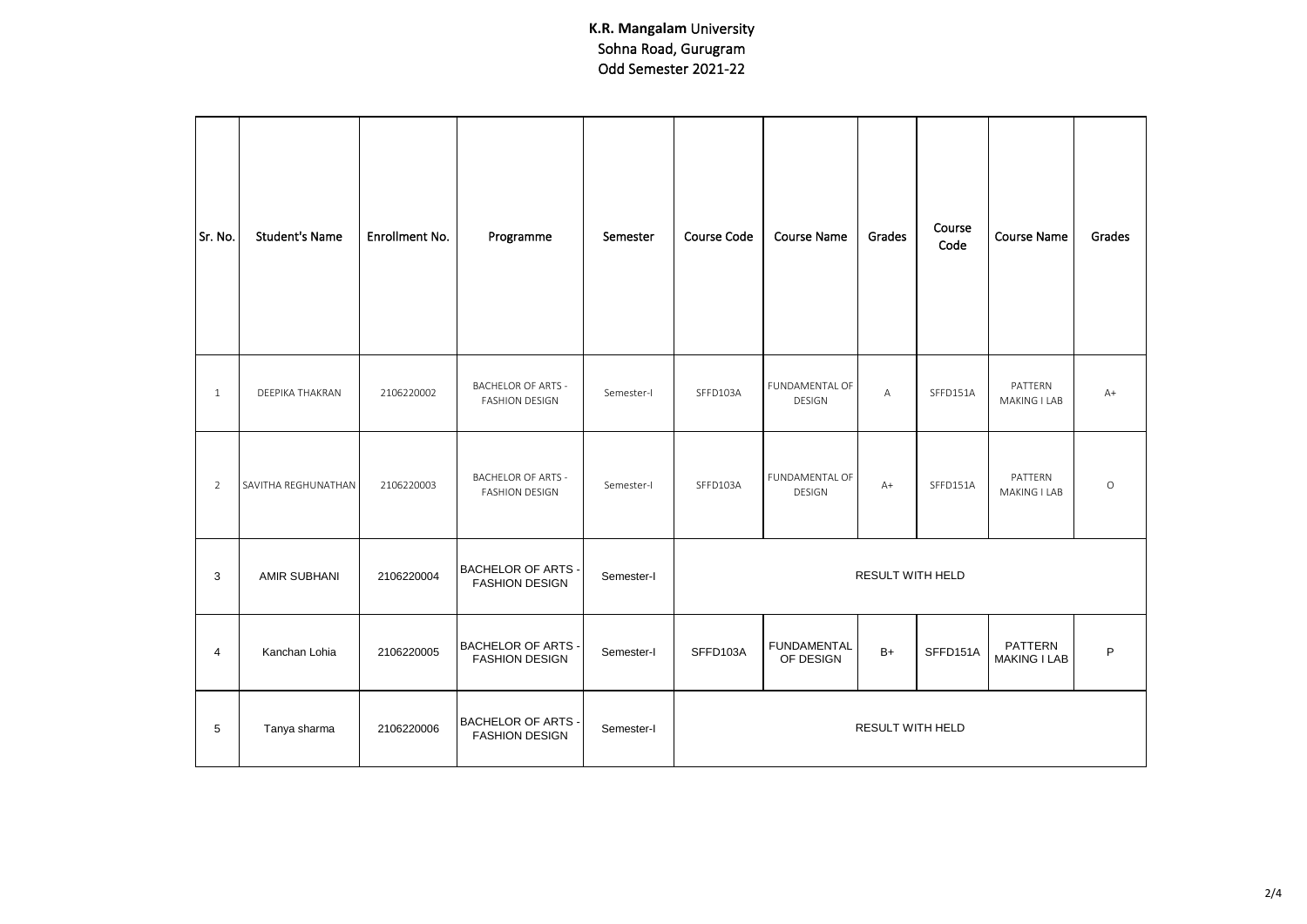| Sr. No.        | <b>Student's Name</b> | <b>Enrollment No.</b> | Programme                                          | Semester   | Course<br>Code          | <b>Course Name</b>                         | Grades | Course Code | <b>Course Name</b>                     | Grades      |
|----------------|-----------------------|-----------------------|----------------------------------------------------|------------|-------------------------|--------------------------------------------|--------|-------------|----------------------------------------|-------------|
| 1              | DEEPIKA THAKRAN       | 2106220002            | <b>BACHELOR OF ARTS -</b><br><b>FASHION DESIGN</b> | Semester-I | SFFD153A                | <b>FASHION MODEL</b><br>DRAWING LAB        | Α      | SFFD155A    | SURFACE<br>ORNAMENTATION               | $A+$        |
| 2              | SAVITHA REGHUNATHAN   | 2106220003            | <b>BACHELOR OF ARTS -</b><br><b>FASHION DESIGN</b> | Semester-I | SFFD153A                | <b>FASHION MODEL</b><br>DRAWING LAB        | $A+$   | SFFD155A    | SURFACE<br>ORNAMENTATION               | $\circ$     |
| 3              | AMIR SUBHANI          | 2106220004            | <b>BACHELOR OF ARTS</b><br><b>FASHION DESIGN</b>   | Semester-I | <b>RESULT WITH HELD</b> |                                            |        |             |                                        |             |
| $\overline{4}$ | Kanchan Lohia         | 2106220005            | <b>BACHELOR OF ARTS</b><br><b>FASHION DESIGN</b>   | Semester-I | SFFD153A                | <b>FASHION MODEL</b><br><b>DRAWING LAB</b> | A      | SFFD155A    | <b>SURFACE</b><br><b>ORNAMENTATION</b> | $\mathsf C$ |
| $\sqrt{5}$     | Tanya sharma          | 2106220006            | <b>BACHELOR OF ARTS</b><br><b>FASHION DESIGN</b>   | Semester-I | RESULT WITH HELD        |                                            |        |             |                                        |             |